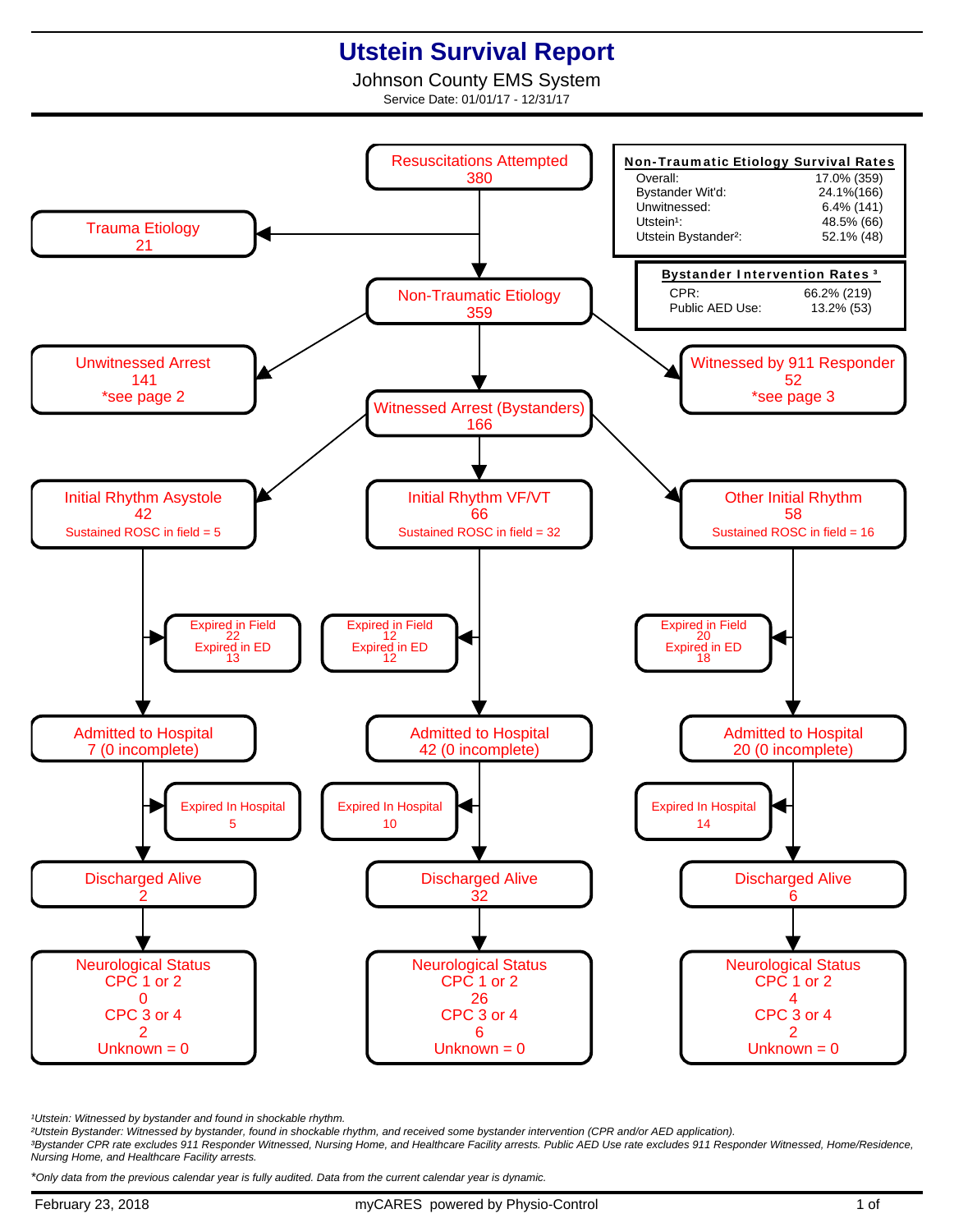## **Utstein Survival Report**

Johnson County EMS System Service Date: 01/01/17 - 12/31/17